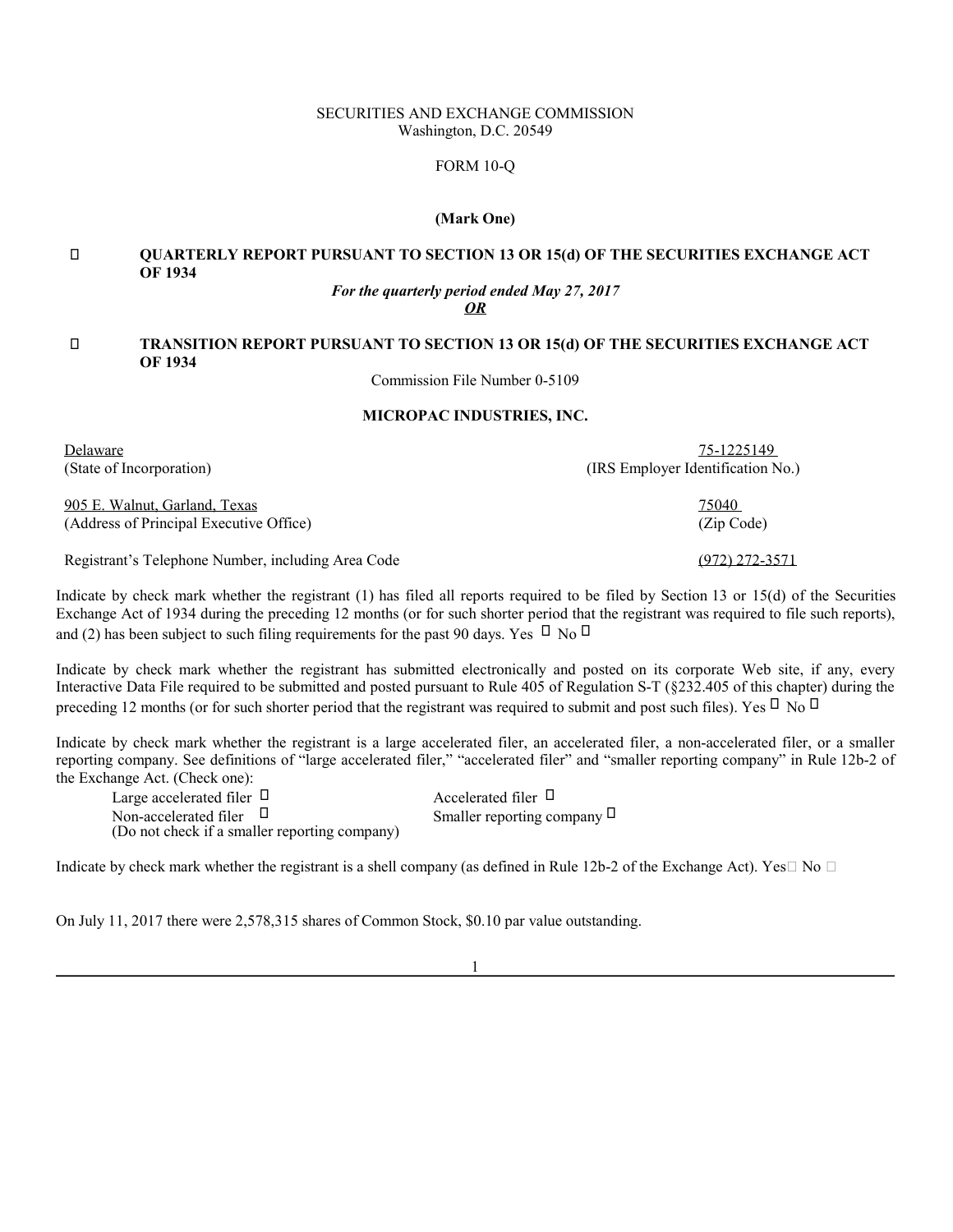## **MICROPAC INDUSTRIES, INC.**

# **FORM 10-Q**

# **Mat 27, 2017**

# INDEX

# **PART I -FINANCIAL INFORMATION**

ITEM 1 - FINANCIAL STATEMENTS

Condensed Balance Sheets as of May 27, 2017 (unaudited) and November 30, 2016 CCondensed Statements of Operations for the three and six months ended May 27, 2017 and May 28, 2016 (unaudited) Condensed Statements of Cash Flows for the six months ended May 27, 2017 and May 28, 2016 (unaudited) Notes to Condensed Financial Statements (unaudited)

ITEM 2 - MANAGEMENT'S DISCUSSION AND ANALYSIS OF FINANCIAL CONDITION AND RESULTS OF **OPERATIONS** 

ITEM 3 - QUANTITATIVE AND QUALITATIVE DISCLOSURES ABOUT MARKET RISK

ITEM 4 - CONTROLS AND PROCEDURES

# **PART II-OTHER INFORMATION**

ITEM 1 - LEGAL PROCEEDINGS

ITEM 1A -RISK FACTORS

ITEM 2 - UNREGISTERED SALES OF EQUITY SECURITIES AND USE OF PROCEEDS

ITEM 3 - DEFAULTS UPON SENIOR SECURITIES

ITEM 4 - MINE SAFETY DISCLOSURE

ITEM 5 - OTHER INFORMATION

ITEM 6 - EXHIBITS

**SIGNATURES**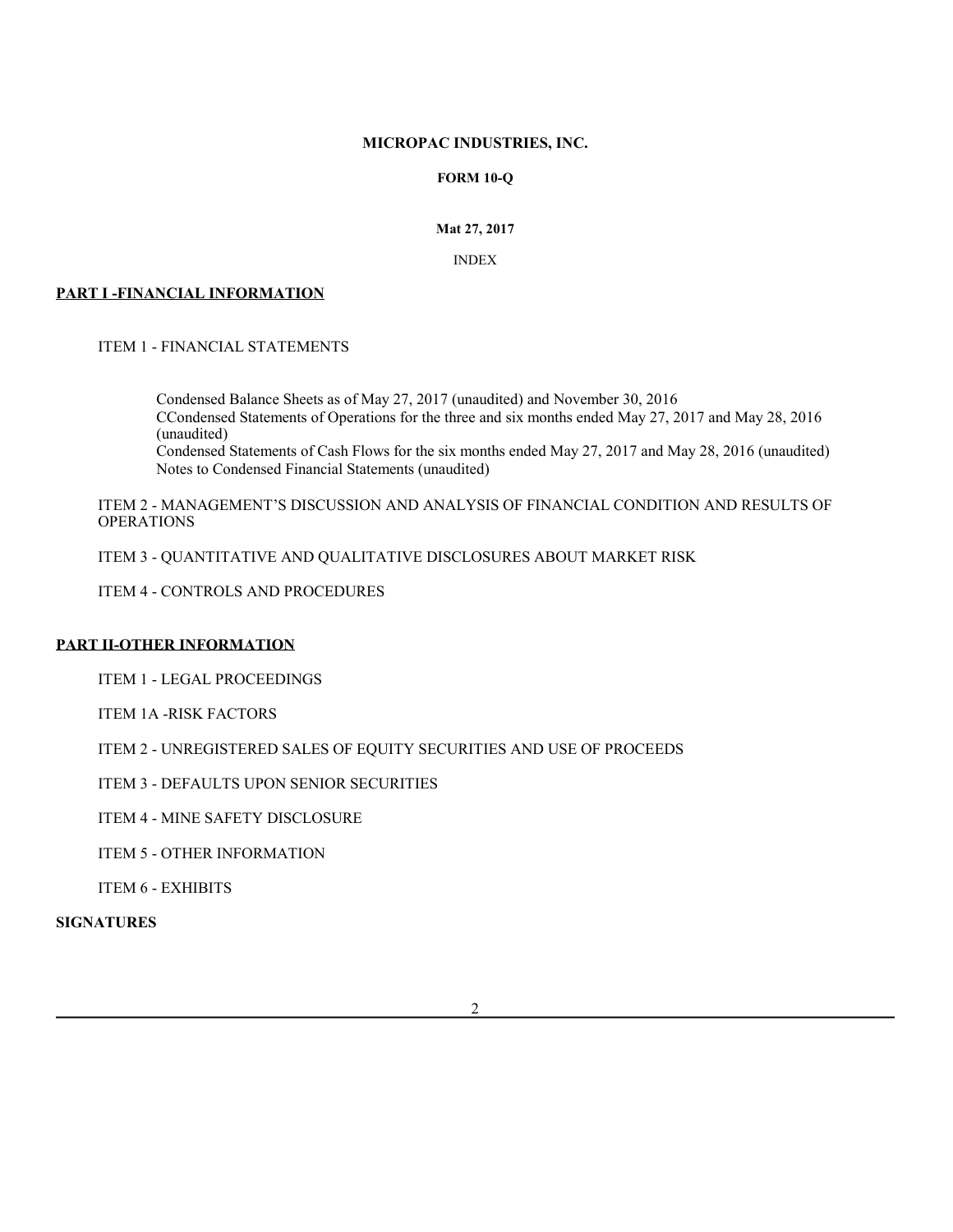# **PART I - FINANCIAL INFORMATION**

## **ITEM 1. FINANCIAL STATEMENTS**

### **MICROPAC INDUSTRIES, INC. CONDENSED BALANCE SHEETS**

(Dollars in thousands, except share data)

| <b>ASSETS</b>                                             |             |             |          |
|-----------------------------------------------------------|-------------|-------------|----------|
| <b>CURRENT ASSETS</b>                                     |             | 05/27/17    | 11/30/16 |
|                                                           |             | (Unaudited) |          |
| Cash and cash equivalents                                 | \$          | 9,841 \$    | 10,012   |
| Short-term investments                                    |             | 2,020       | 2,014    |
| Receivables, net of allowance for doubtful accounts of    |             |             |          |
| \$0 at May 27, 2017 and November 30, 2016                 |             | 2,522       | 2,177    |
| Inventories:                                              |             |             |          |
| Raw materials and supplies                                |             | 3,976       | 4,179    |
| Work-in process                                           |             | 3,095       | 3,438    |
| Total inventories                                         |             | 7,071       | 7,617    |
| Prepaid income tax                                        |             | 395         | 521      |
| Prepaid expenses and other assets                         |             | 245         | 152      |
| Total current assets                                      |             | 22,094      | 22,493   |
|                                                           |             |             |          |
| PROPERTY, PLANT AND EQUIPMENT, at cost:                   |             |             |          |
| Land                                                      |             | 80          | 80       |
| <b>Buildings</b>                                          |             | 498         | 498      |
| Facility improvements                                     |             | 1.109       | 1,109    |
| Furniture and fixtures                                    |             | 669         | 669      |
| Construction in process equipment                         |             | 401         | 401      |
| Machinery and equipment                                   |             | 8,657       | 8,565    |
| Total property, plant, and equipment                      |             | 11,414      | 11,322   |
| Less accumulated depreciation                             |             | (9,279)     | (9, 136) |
| Net property, plant, and equipment                        |             | 2,135       | 2,186    |
|                                                           |             |             |          |
| Deferred income taxes                                     |             | 273         | 273      |
| Total assets                                              | S.          | $24,502$ \$ | 24,952   |
|                                                           |             |             |          |
| <b>LIABILITIES AND SHAREHOLDERS' EQUITY</b>               |             |             |          |
| <b>CURRENT LIABILITIES:</b>                               |             |             |          |
| Accounts payable                                          | $\mathbf S$ | 514 \$      | 612      |
| Accrued compensation                                      |             | 477         | 454      |
| Deferred revenue                                          |             | 904         | 1,282    |
| <b>Property Taxes</b>                                     |             | 38          | 94       |
| Other accrued liabilities                                 |             | 113         | 98       |
| Total current liabilities                                 |             | 2,046       | 2,540    |
|                                                           |             |             |          |
| <b>SHAREHOLDERS' EQUITY</b>                               |             |             |          |
| Common stock, \$.10 par value, authorized 10,000,000      |             |             |          |
| shares, $3,078,315$ issued and $2,578,315$ outstanding at |             |             |          |
| May 27, 2017 and November 30, 2016                        |             | 308         | 308      |
| Additional paid-in capital                                |             | 885         | 885      |
| Treasury stock, 500,000 shares, at cost                   |             | (1,250)     | (1,250)  |
| Retained earnings                                         |             | 22,513      | 22,469   |
|                                                           |             |             |          |
| Total shareholders' equity                                |             | 22,456      | 22,412   |
|                                                           |             |             |          |
| Total liabilities and shareholders' equity                | \$          | $24,502$ \$ | 24,952   |

See accompanying notes to financial statements.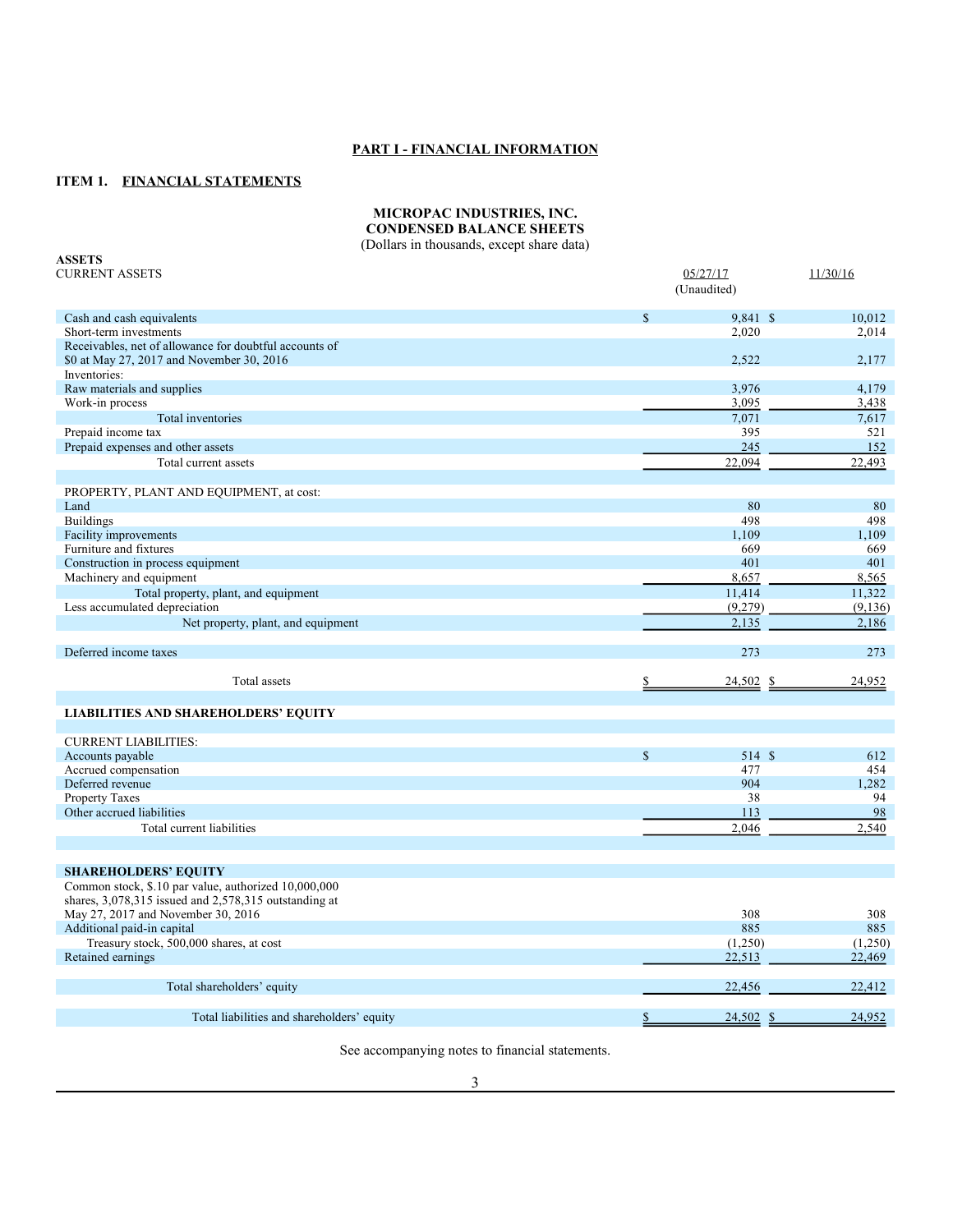### **MICROPAC INDUSTRIES, INC. CONDENSED STATEMENTS OF OPERATIONS** (Dollars in thousands except share data) (Unaudited)

|                                               |               | Three months ended      |                        |           | Six months ended   |                  |               |                 |
|-----------------------------------------------|---------------|-------------------------|------------------------|-----------|--------------------|------------------|---------------|-----------------|
|                                               |               | 05/27/17                |                        | 05/28/16  |                    | 05/27/17         |               | 05/28/16        |
|                                               |               |                         |                        |           |                    |                  |               |                 |
| <b>NET SALES</b>                              | \$            | 4,966                   | \$                     | 5,111     | \$                 | 8,874            | \$            | 9,316           |
| <b>COST AND EXPENSES:</b>                     |               |                         |                        |           |                    |                  |               |                 |
| Cost of goods sold                            |               | (3,072)                 |                        | (3,188)   |                    | (5,574)          |               | (6,082)         |
| Research and development                      |               | (452)                   |                        | (241)     |                    | (892)            |               | (549)           |
| Selling, general & administrative expenses    |               | (982)                   |                        | (1,088)   |                    | (1,972)          |               | (2,090)         |
| Total cost and expenses                       |               | (4,506)                 |                        | (4,517)   |                    | (8, 438)         |               | (8, 721)        |
| OPERATING INCOME                              |               | 460                     |                        | 594       |                    | 436              |               | 595             |
| Other income                                  |               |                         |                        |           |                    | $\overline{4}$   |               | $7\phantom{.0}$ |
| Interest income, net                          |               | $\overline{\mathbf{3}}$ |                        |           |                    | $\boldsymbol{2}$ |               |                 |
| <b>INCOME BEFORE TAXES</b>                    | \$            | 463                     | $\mathcal{S}$          | 594       | \$                 | 442              | \$            | 602             |
| Provision for taxes                           |               | (148)                   |                        | (190)     |                    | (141)            |               | (192)           |
| <b>NET INCOME</b>                             | <u>\$</u>     | 315                     |                        | 404       |                    | 301              | \$            | 410             |
| NET INCOME PER SHARE, BASIC AND DILUTED       | $\mathbf{\$}$ | 0.12                    | $\mathbf{\hat{S}}$     | 0.16      | $\mathbf{\hat{s}}$ | 0.12             | $\mathcal{S}$ | 0.16            |
| <b>DIVIDENDS PER SHARE</b>                    | \$            |                         | $\sqrt{\frac{2}{\pi}}$ |           | \$                 | 0.10             | \$            | 0.10            |
| WEIGHTED AVERAGE OF SHARES, basic and diluted |               | 2,578,315               |                        | 2,578,315 |                    | 2,578,315        |               | 2,578,315       |

See accompanying notes to financial statements.

## 4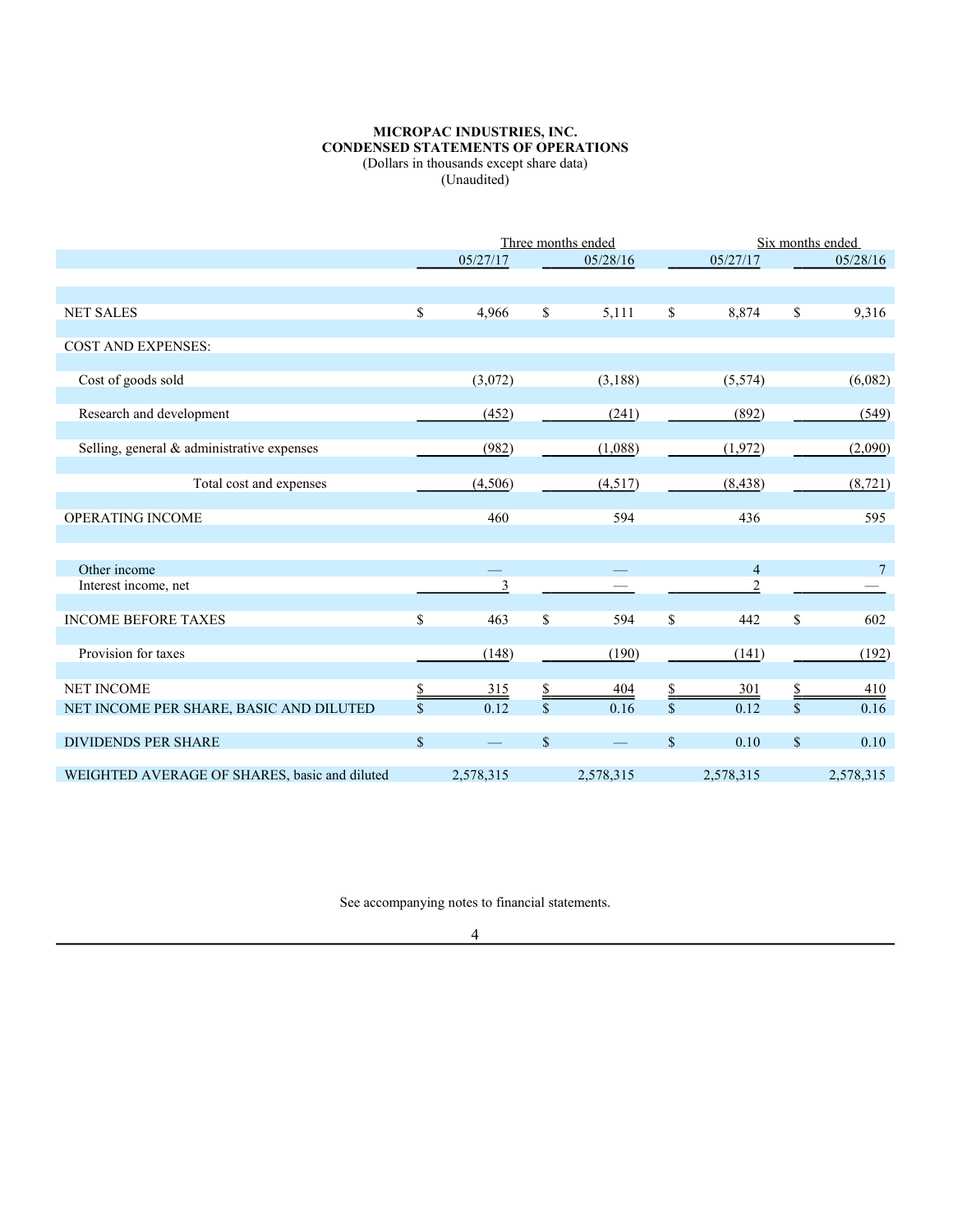#### **MICROPAC INDUSTRIES, INC. CONDENSED STATEMENTS OF CASH FLOWS** (Dollars in thousands) (Unaudited)

|                                                      |                           | 5/27/17 |     | 5/28/16  |  |
|------------------------------------------------------|---------------------------|---------|-----|----------|--|
| CASH FLOWS FROM OPERATING ACTIVITIES:                |                           |         |     |          |  |
| Net income                                           | $\mathcal{S}$             | 301     | \$. | 410      |  |
| Adjustments to reconcile net income to               |                           |         |     |          |  |
| net cash provided by (used in) operating activities: |                           |         |     |          |  |
| Depreciation                                         |                           | 143     |     | 146      |  |
| Changes in certain current assets and liabilities    |                           |         |     |          |  |
| Accounts receivable                                  |                           | (345)   |     | 534      |  |
| Inventories                                          |                           | 546     |     | 341      |  |
| Prepaid expense and other current assets             |                           | (93)    |     | (14)     |  |
| Prepaid income taxes                                 |                           | 126     |     | (43)     |  |
| Deferred revenue                                     |                           | (378)   |     | (1, 150) |  |
| Accounts payable                                     |                           | (98)    |     | 82       |  |
| Accrued compensation                                 |                           | 23      |     | (167)    |  |
| Other accrued liabilities                            |                           | (41)    |     | (36)     |  |
| Income taxes payable                                 |                           |         |     | (109)    |  |
| Net cash provided by (used in) operating activities  |                           | 184     |     | (6)      |  |
| CASH FLOWS FROM INVESTING ACTIVITIES:                |                           |         |     |          |  |
| Sale of short term investments                       |                           | 2,014   |     | 2,004    |  |
| Purchase of short term investments                   |                           | (2,020) |     | (2,009)  |  |
| Additions to property, plant and equipment           |                           | (91)    |     | (97)     |  |
| Net cash used in investing activities                |                           | (97)    |     | (102)    |  |
| CASH FLOWS FROM FINANCING ACTIVITIES                 |                           |         |     |          |  |
| Cash dividend                                        |                           | (258)   |     | (258)    |  |
| Net cash used in financing activities                |                           | (258)   |     | (258)    |  |
| Net change in cash and cash equivalents              |                           | (171)   |     | (366)    |  |
| Cash and cash equivalents at beginning of period     |                           | 10,012  |     | 12,651   |  |
| Cash and cash equivalents at end of period           |                           | 9,841   |     | 12,285   |  |
| Supplemental Cash Flow Disclosure:                   |                           |         |     |          |  |
| Cash paid for income taxes                           | \$                        | 16      |     | 344      |  |
|                                                      |                           |         |     |          |  |
| Supplemental Non-Cash Investing Activity:            |                           |         |     |          |  |
| Accrued additions to equipment                       | $\boldsymbol{\mathsf{S}}$ |         | \$  | 29       |  |

See accompanying notes to financial statements.

5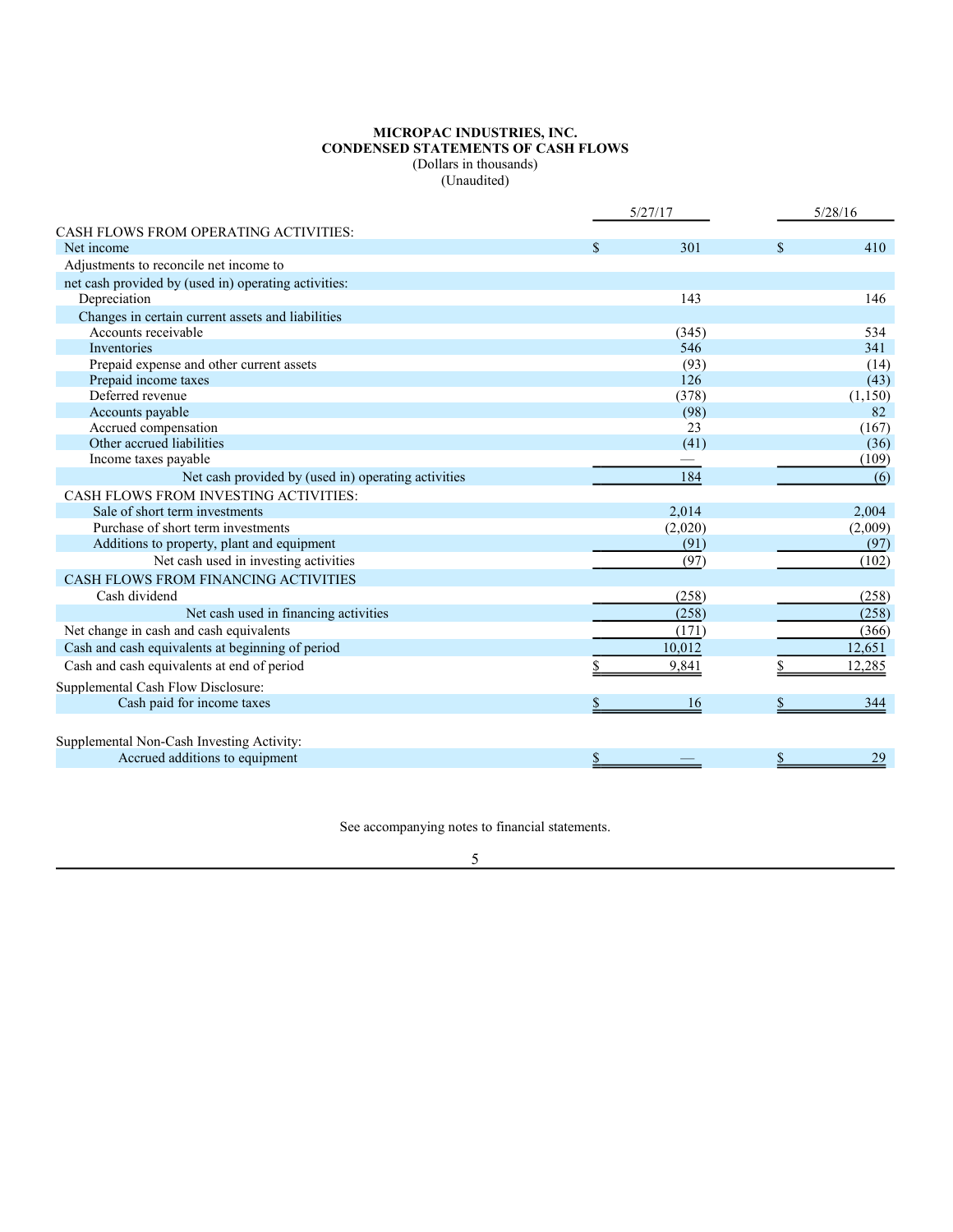#### **MICROPAC INDUSTRIES, INC. NOTES TO CONDENSED FINANCIAL STATEMENTS** (Unaudited)

**Note 1 BASIS OF PRESENTATION**

#### **Business Description**

Micropac Industries, Inc. (the "Company"), a Delaware corporation, manufactures and distributes various types of hybrid microelectronic circuits, solid state relays, power controllers, and optoelectronic components and assemblies. The Company's products are used as components in a broad range of military, space and industrial systems, including aircraft instrumentation and navigation systems, power supplies, electronic controls, computers, medical devices, and high-temperature (200°C) products.

In the opinion of management, the unaudited condensed financial statements include all adjustments (consisting of only normal, recurring adjustments) necessary to present fairly the financial position as of May 27, 2017, the results of operations for the three months and six months ended May 27, 2017 and May 28, 2016, and the cash flows for the six months ended May 27, 2017 and May 28, 2016. The unaudited condensed financial statements are prepared on a basis substantially consistent with those audited for the year ended November 30, 2016. Certain information and footnote disclosures normally included in financial statements prepared in accordance with generally accepted accounting principles in the United States have been condensed or omitted pursuant to the rules and regulations promulgated by the Securities and Exchange Commission. The Company's fiscal year ends on the last day of November. The quarterly results end on the last Saturday of the quarter.

It is suggested that these financial statements be read in conjunction with the November 30, 2016 Form 10-K filed with the SEC, including the audited financial statements and the accompanying notes thereto.

## **Note 2 SIGNIFICANT ACCOUNTING POLICIES**

#### **Use of Estimates**

The preparation of financial statements in conformity with U.S. generally accepted accounting principles requires management to make estimates and assumptions that affect the reported amounts of assets and liabilities and disclosure of contingent assets and liabilities at the date of the financial statements and the reported amounts of sales and expenses during the reporting period. Actual results could differ from those estimates.

#### **Revenue Recognition**

Sales are recorded as shipments are made based upon contract prices. Any losses anticipated on fixed price contracts are provided for currently. Sales are recorded net of sales returns, allowances and discounts.

The Company recognizes sales when four basic criteria are met: (1) persuasive evidence of an arrangement exists; (2) shipment has occurred or services have been rendered; (3) the fee is fixed and determinable; and (4) collectability is reasonably assured.

Deferred revenue represents prepayments from customers and will be recognized as sales when the products are shipped per the terms of the contract.

#### **Short-Term Investments**

The Company has \$2,020,000 in short term investments at May 27, 2017. Short-term investments consist of certificates of deposits with initial maturities greater than 90 days. These investments are reported at historical cost, which approximates fair value. All highly liquid investments with initial maturities of 90 days or less are classified as cash equivalents. All short-term investments are securities which the Company has the ability and intent to hold to maturity and mature within one year.

#### **Inventories**

Inventories are stated at lower of cost or market value and include material, labor and manufacturing overhead. All inventories are valued using the FIFO (first-in, first-out) method of inventory valuation. The Company determines the need to write inventory down below its cost via an analysis based on the usage of inventory over a three year period and projected usage based on current backlog.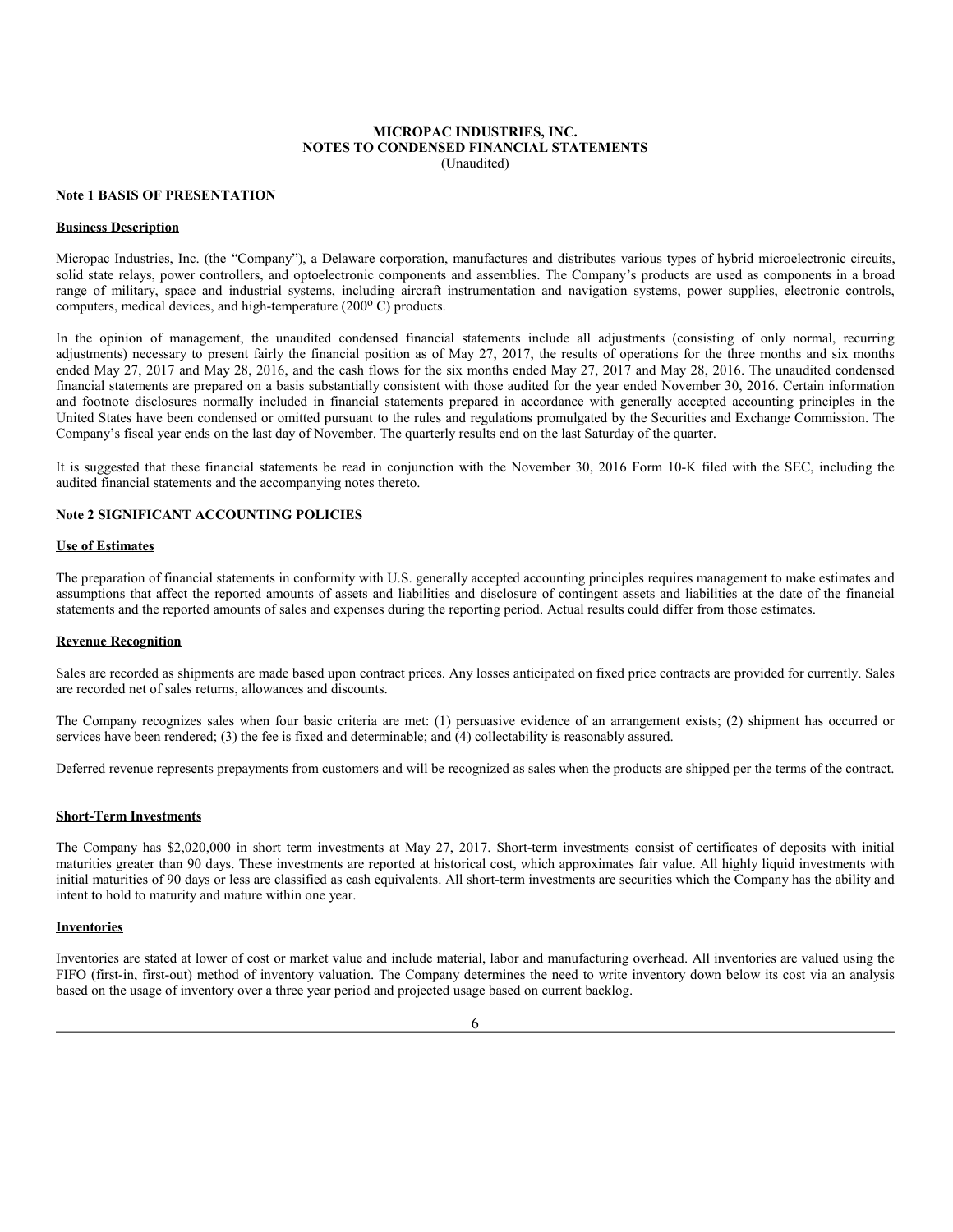#### **Income Taxes**

The Company accounts for income taxes using the asset and liability method. Under this method the Company records deferred income taxes for the temporary differences between the financial reporting basis and the tax basis of assets and liabilities at enacted tax rates expected to be in effect when such amounts are realized or settled. The resulting deferred tax liabilities and assets are adjusted to reflect changes in tax law or rates in the period that includes the enactment date.

#### **Property, Plant, and Equipment**

Property, plant, and equipment are carried at cost, and depreciation is provided using the straight-line method at rates based upon the following estimated useful lives (in years) of the assets:

| <b>Buildings</b>        |          |
|-------------------------|----------|
| Facility improvements   | $8 - 15$ |
| Machinery and equipment | $5 - 10$ |
| Furniture and fixtures  | 5-8      |

The Company assesses long-lived assets for when events or circumstances indicate that an asset may be impaired. The estimated future undiscounted cash flows associated with the asset are compared to the asset's net book value to determine if a write down to market value less cost to sell is required.

Repairs and maintenance are expensed as incurred. Improvements which extend the useful life of property, plant, and equipment are capitalized.

#### **Research and Development Costs**

Costs for the design and development of new products and processes are expensed as incurred.

## **Note 3 NEW ACCOUNTING PRONOUNCEMENTS**

On May 28, 2014, the FASB issued ASU No. 2014-09, *Revenue from Contracts with Customers*, which requires an entity to recognize the amount of revenue to which it expects to be entitled for the transfer of promised goods and services to customers. The ASU will replace most existing revenue recognition guidance in U.S. GAAP when it becomes effective. The standard permits the use of either the retrospective or cumulative effect transition method. The Company is evaluating the effect that ASU 2014-09 will have on its consolidated financial statements and related disclosures. On July 9, 2015 the FASB agreed to defer the effective date to annual reporting periods beginning after December 15, 2017 and the interim periods within that year. The Company has not yet selected a transition method nor has it determined the effect of the standard on its ongoing financial reporting. The standard will be effective for the Company for fiscal year November 30, 2019.

In November 2015, the FASB issued ASU No. 2015-17, Income Taxes (Topic 740): Balance Sheet Classification of Deferred Taxes. The ASU requires entities to classify deferred tax liabilities and assets as noncurrent in a classified statement of financial position. This ASU is effective for fiscal years beginning after December 15, 2016, and interim periods within those annual periods. Early adoption is permitted for all entities as of the beginning of an interim or annual reporting period. We early adopted this guidance as of December 1, 2016. Our adoption of this guidance did not have a material impact on our consolidated financial statements. We reclassified \$417 thousand of noncurrent deferred tax liability from noncurrent liability to reduce the carrying value of deferred tax assets as of November 30, 2016 to conform to current financial statement presentation.

In July 2015, the FASB issued ASU No. 2015-11, Inventory (Topic 330): Simplifying the Measurement of Inventory. This ASU does not apply to inventory that is measured using last-in, first-out (LIFO) or the retail inventory method. The amendments apply to all other inventory, which includes inventory that is measured using first-in, first-out (FIFO) or average cost. This ASU eliminates from GAAP the requirement to measure inventory at the lower of cost or market. Market under the previous requirement could be replacement cost, net realizable value, or net realizable value less an approximately normal profit margin. Entities within scope of this update will now be required to measure inventory at the lower of cost and net realizable value. Net realizable value is the estimated selling prices in the ordinary course of business, less reasonably predictable costs of completion, disposal, and transportation. Subsequent measurement is unchanged for inventory using LIFO or the retail inventory method. The amendments in this update are effective for fiscal years beginning after December 15, 2016, with early adoption permitted, and should be applied prospectively. The Company does not expect the adoption of this guidance to have a material impact on its consolidated financial statements.

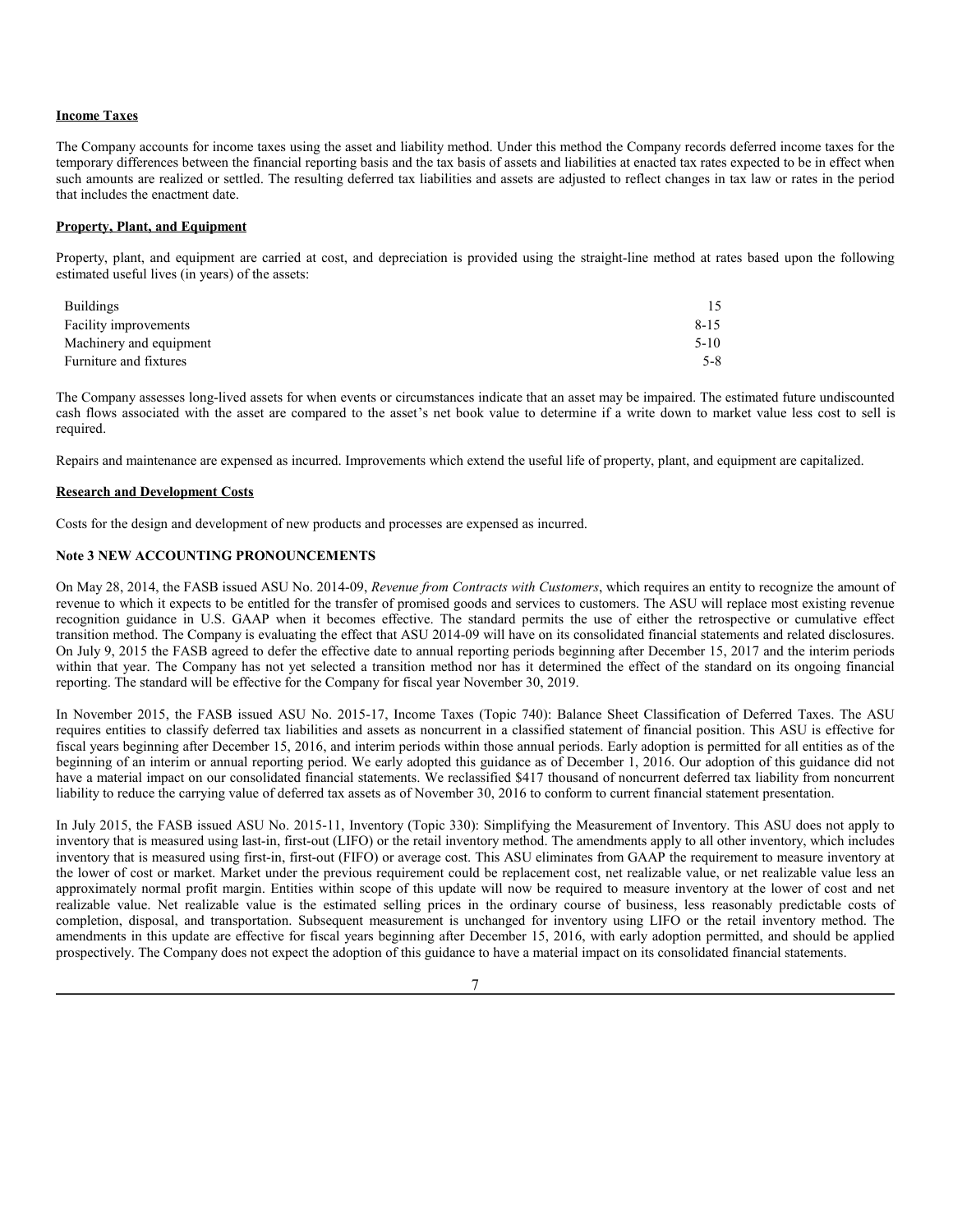In February 2016, the FASB issued Accounting Standards Update (ASU) 2016-02, Leases (Topic 842). Under the new standard, lessees will be required to recognize lease assets and liabilities for all leases, with certain exceptions, on their balance sheets. Public business entities are required to adopt the standard for reporting periods beginning after December 15, 2018. The Company does not expect the adoption of this guidance to have a material impact on its consolidated financial statements.

#### **Note 4 FAIR VALUE MEASUREMENT**

The Company had no financial assets or liabilities measured at fair value on a recurring basis as of May 27, 2017 and November 30, 2016. The fair value of financial instruments such as cash and cash equivalents, short term investments, accounts receivable, and accounts payable approximate their carrying amount based on the short maturity of these instruments. There were no nonfinancial assets measured at fair value on a nonrecurring basis at May 27, 2017 and November 30, 2016.

## **Note 5 COMMITMENTS**

On April 23, 2016, the Company renewed the Loan Agreement with a Texas banking institution. The Loan Agreement provides for revolving credit loans, in amounts not to exceed a total principal balance of \$6,000,000. The Loan Agreement also contains financial covenants to maintain at all times including (i) minimum working capital of not less than \$4,000,000, (ii) a ratio of senior funded debt, minus the Company's balance sheet cash on hand to the extent in excess of \$2,000,000 to EBITDA of not more than 3.0 to 1.0, and (iii) a ratio of free cash flow to debt service of not less than 1.2 to 1.0. The Company has not, to date, drawn any amounts under the revolving line of credit and is currently in compliance with the financial covenants.

### **Note 6 EARNINGS PER COMMON SHARE**

Basic and diluted earnings per share are computed based upon the weighted average number of shares outstanding during the respective periods. Diluted earnings per share gives effect to all dilutive potential common shares. For the three and six months ended May 27, 2017 and May 28, 2016, the Company had no dilutive potential common stock.

#### **Note 7 SHAREHOLDERS' EQUITY**

On December 15, 2015, the Board of Directors of Micropac Industries, Inc. approved the payment of a special dividend of \$0.10 per share for shareholders of record as of January 12, 2016. The dividend was paid to shareholders on February 11, 2016.

On December 13, 2016, the Board of Directors of Micropac Industries, Inc. approved the payment of a special dividend of \$0.10 per share for shareholders of record as of January 10, 2017. The dividend was paid to shareholders on February 9, 2017.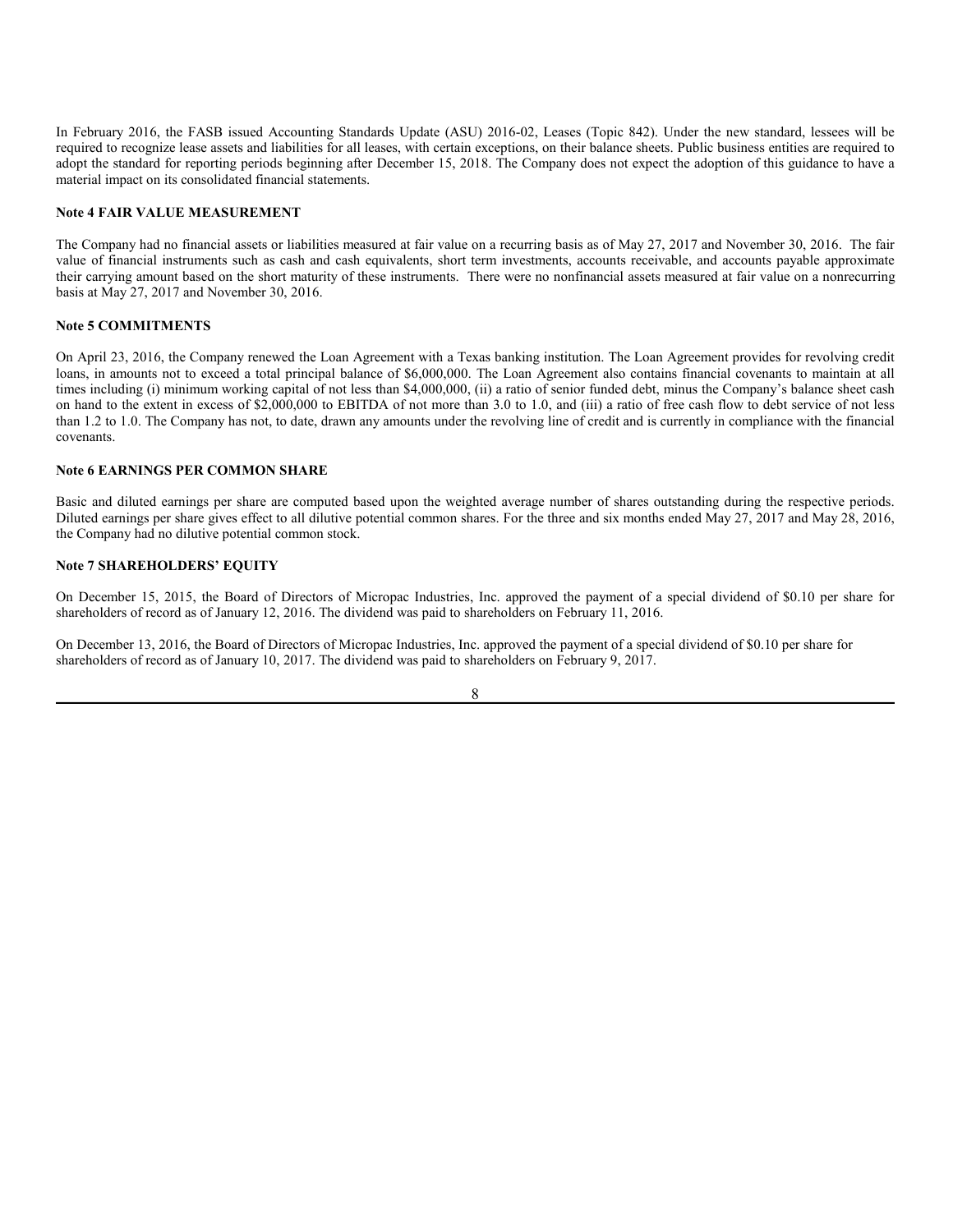#### **MICROPAC INDUSTRIES, INC.** (Unaudited)

### **ITEM 2. MANAGEMENT'S DISCUSSION AND ANALYSIS OF FINANCIAL CONDITION AND RESULTS OF OPERATIONS**

#### **Business**

Micropac Industries, Inc. (the "Company"), a Delaware corporation, manufactures and distributes various types of hybrid microelectronic circuits, solid state relays, power controllers, and optoelectronic components and assemblies. The Company's products are used as components in a broad range of military, space and industrial systems, including aircraft instrumentation and navigation systems, power supplies, electronic controls, computers, medical devices, and high-temperature (200°C) products. The Company's products are either custom (being application specific circuits designed and manufactured to meet the particular requirements of a single customer) or standard, proprietary components such as catalog items.

The Company's facilities are certified and qualified by Defense Logistics Agency (DLA) to MIL-PRF-38534 (class K-space level), MIL-PRF-19500 JANS (space level), and MIL-PRF-28750 (class K-space level) and is certified to ISO 9001-2002. Micropac is a NASA core supplier, and is registered to AS9100-Aerospace Industry standard for supplier certification. The Company has UL approval on the new isolated solid state industrial power controllers.

The Company's core technology is the packaging and interconnecting of miniature electronic components, utilizing thick film substrates, forming microelectronics circuits. Other technologies include light emitting and light sensitive materials and products, including light emitting diodes and silicon phototransistors used in the Company's optoelectronic components and assemblies

#### **Results of Operations**

|                                                      | Three months ended |           | Six months ended |           |  |
|------------------------------------------------------|--------------------|-----------|------------------|-----------|--|
|                                                      | 5/27/2017          | 5/28/2016 | 5/27/2017        | 5/28/2016 |  |
| <b>NET SALES</b>                                     | 100.0%             | 100.0%    | 100.0%           | 100.0%    |  |
| <b>COST AND EXPENSES:</b>                            |                    |           |                  |           |  |
| Cost of Goods Sold                                   | 61.9%              | 62.4%     | 62.8%            | 65.3%     |  |
| Research and development                             | 9.1%               | 4.7%      | 10.1%            | 5.9%      |  |
| Selling, general & administrative expenses           | 19.8%              | 21.3%     | $22.2\%$         | $22.4\%$  |  |
| Total cost and expenses                              | 90.8%              | 88.4%     | 95.1%            | 93.6%     |  |
| OPERATING INCOME BEFORE INTEREST<br>AND INCOME TAXES | $9.2\%$            | 11.6%     | 4.9%             | 6.4%      |  |
| Interest and other income                            | $0.1\%$            | $0.0\%$   | $0.1\%$          | 0.1%      |  |
| <b>INCOME BEFORE TAXES</b>                           | $9.3\%$            | 11.6%     | $5.0\%$          | $6.5\%$   |  |
| Provision for taxes                                  | $3.0\%$            | $3.7\%$   | $1.6\%$          | $2.1\%$   |  |
| <b>NET INCOME</b>                                    | $6.3\%$            | $7.9\%$   | $3.4\%$          | 4.4%      |  |

Sales for the three and six month periods ended May 27, 2017 totaled \$4,966,000 and \$8,874,000, respectively. Sales for the second quarter decreased 3% or \$145,000 below sales for the same period of 2016, while sales for the first six months of 2017 decreased \$442,000 below the first six months of 2016 with a decrease in various custom sensors and display products. Sales were 10% in the commercial market, 68% in the military market, and 22% in the space market for the six months ended May  $27$ , 2017 compared to 14% in the commercial market, 53% in the military market, and 33% in the space market for the six months ended May 28, 2016.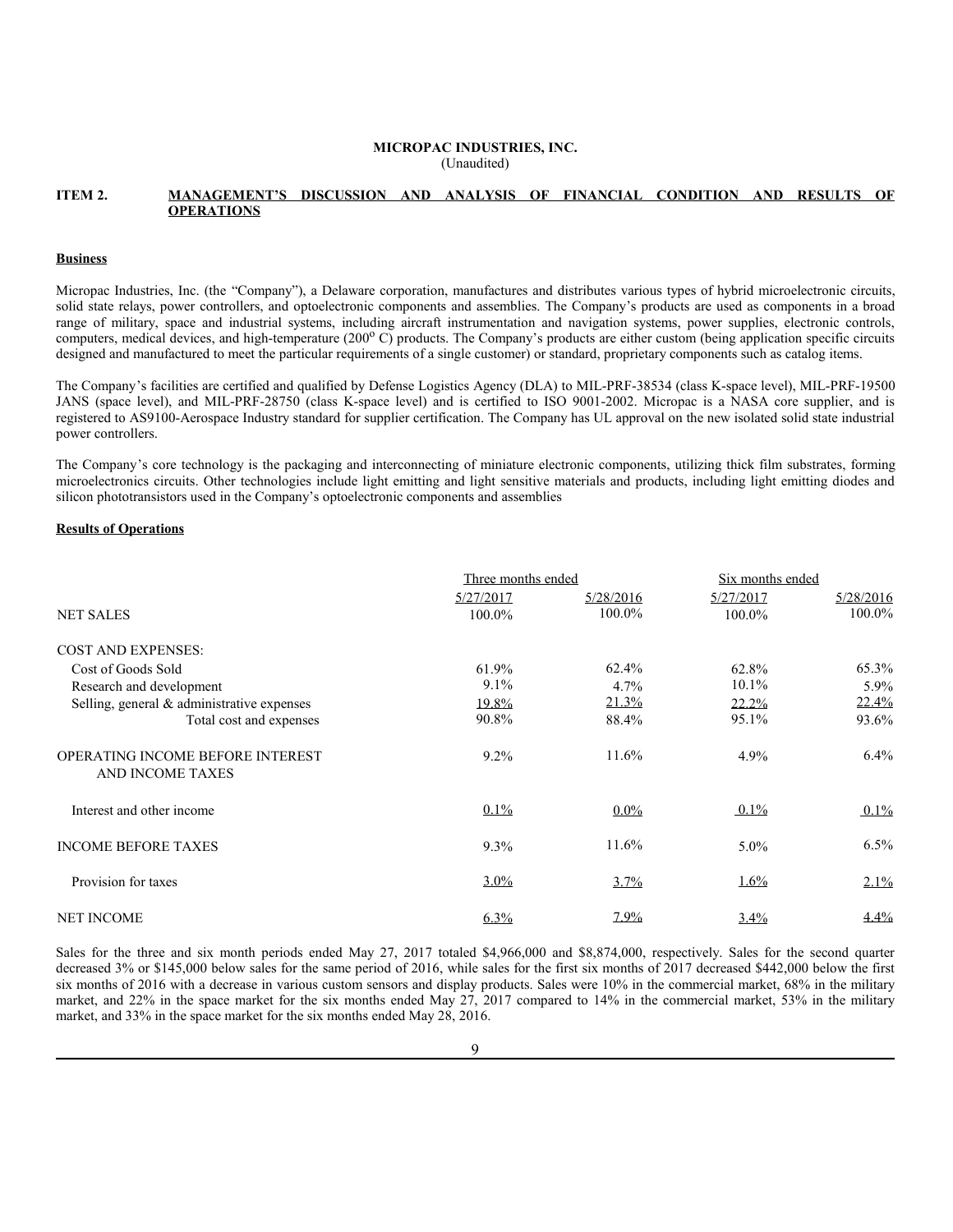Three customers accounted for 19%, 14% and 13% of the Company's sales for the three months ended May 27, 2017 and three customers accounted for 17%, 13% and 11% of the Company's sales for the six months ended May 27, 2017, while one customer accounted for 40% of the Company's sales for the three months ended May 28, 2016, and two customers accounted for 25% and 11% of the Company's sales for the six months ended May 28, 2016.

Cost of goods sold for the second quarters of 2017 and 2016 totaled 61.9% and 62.4% of net sales, respectively, while cost of goods sold for the six months ended May 27, 2017 and May 28, 2016 totaled 62.8% and 65.3% of net sales, respectively. In actual dollars, cost of goods sold decreased \$116,000 in the second quarter of 2017 compared to the same period of 2016. Year to date cost of goods sold decreased \$508,000 for the first six months of 2017 as compared to the same periods in 2016. The majority of the decrease is associated with a reduction in non-recurring engineering cost supporting a customer funded project.

Research and development expense increased \$211,000 for the second quarter of 2017 versus 2016 and increased \$343,000 for the first six months of 2017 compared to the same period of 2016. The increase in research and development expense is associated with an increase in internal development cost with a reduction in non-recurring engineering customer funded projects from 2016. The research and development expenditures were associated with continued development of several power management products, fiber optic transceivers and high voltage optocouplers. The Company will continue to invest in research and development of these products and other new opportunities.

Selling, general and administrative expense for the second quarter and first six months of 2017 totaled 19.8% and 22.2% respectively of net sales compared to 21.3% and 22.4% for the same periods in 2016. In actual dollars, selling, general and administrative expense decreased \$106,000 for the second quarter and decreased \$118,000 for the first six months of 2017 compared to the same periods in 2016.

Provisions for taxes decreased \$42,000 for the second quarter of 2017 and \$51,000 for the first six months of 2017 compared to the same period in 2016. The estimated effective tax rate was 32% for 2017 and 2016.

Net income decreased \$89,000 for the second quarter of 2017 versus 2016 and decreased \$109,000 for the first six months of 2017 compared to the same period of 2016.

#### **Liquidity and Capital Resources**

Cash and cash equivalents totaled \$9,841,000 as of May 27, 2017 compared to \$10,012,000 on November 30, 2016, a decrease of \$171,000. The decrease in cash and cash equivalents is primarily attributable to a payment of a cash dividend of \$258,000, and the investment of \$91,000 in equipment offset by cash flow from operations of \$184,000.

The Company expects to continue to generate adequate amounts of cash to meet its liquidity needs from the sale of products and services and the collection thereof for at least the next twelve months.

The one year specific advance loan for acquisitions with an aggregate amount not to exceed \$7,500,000 in a single advance or in multiple advances was not renewed on April 22, 2017. The revolving credit loan in amounts not to exceed a total principal balance of \$6,000,000 was renewed on April 23, 2016 for a two year term.

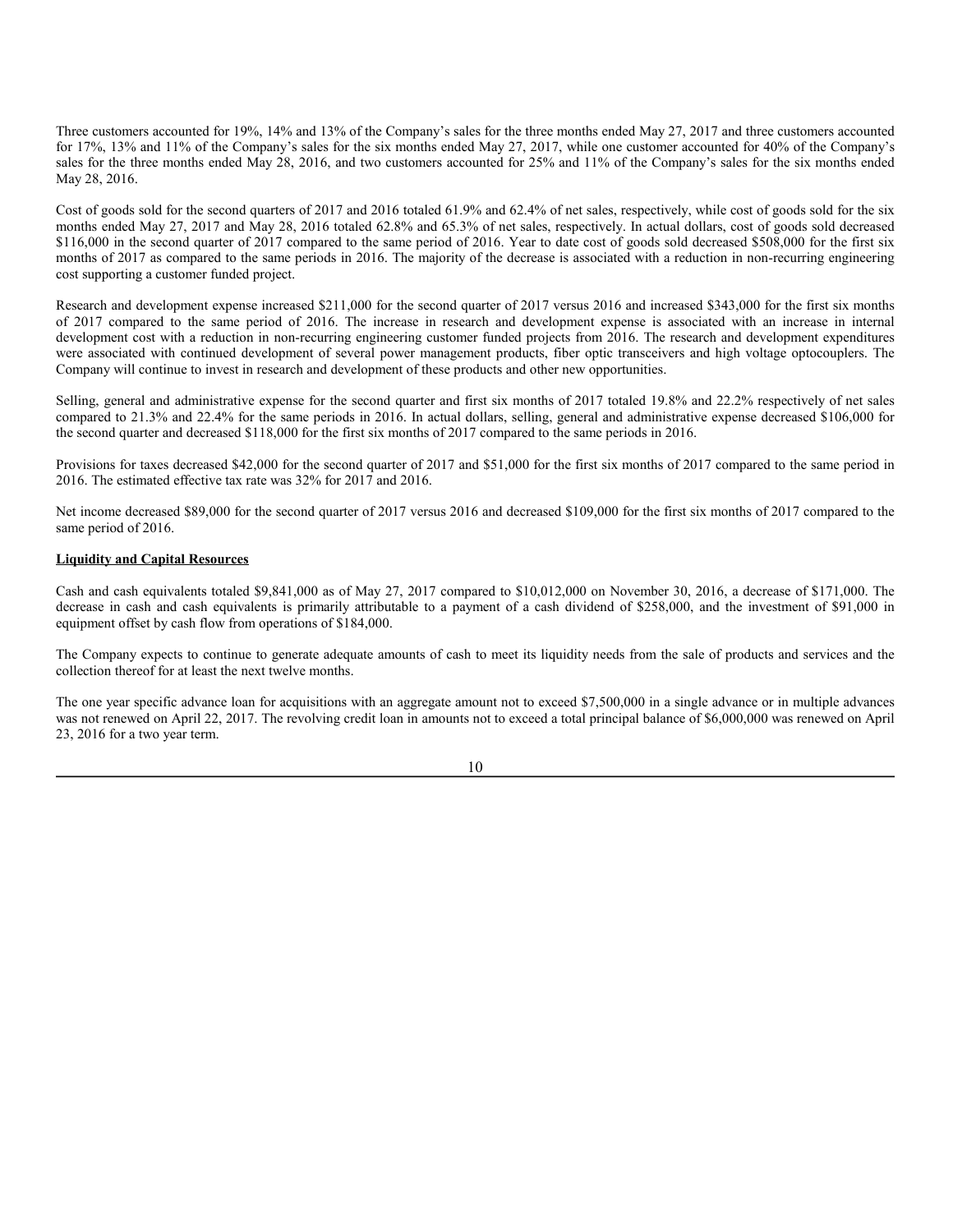### **Outlook**

New orders for year-to-date 2017 totaled \$5,757,000 compared to \$8,363,000 for 2016. The decrease resulted from lower orders on various standard solid state relay products and a delay in one custom sensor order.

Backlog totaled \$13,985,000 on May 27, 2017 compared to \$17,973,000 as of May 28, 2016 and \$17,102,000 on November 30, 2016. The backlog represents a good mix of the company's products and technologies with 15% in the commercial market, 42% in the military market, and 43% in the space market compared to 16% in the commercial market, 41% in the military market, and 42% in the space market on May 28, 2016.

The Company cannot assure that the results of operations for the interim period presented are indicative of total results for the entire year due to fluctuations in customer delivery schedules, or other factors over which the Company has no control.

#### **Cautionary Statement**

This Form 10-Q contains forward-looking statements that are made pursuant to the safe harbor provisions of the Private Securities Litigation Reform Act of 1995. Actual results could differ materially. Investors are warned that forward-looking statements involve risks and unknown factors including, but not limited to, customer cancellation or rescheduling of orders, problems affecting delivery of vendor-supplied raw materials and components, unanticipated manufacturing problems and availability of direct labor resources.

The Company produces silicon phototransistors and light emitting diode die for use in certain military, standard and custom products. Fabrication efforts sometimes may not result in successful results, limiting the availability of these components. Competitors offer commercial level alternatives and our customers may purchase our competitors' products if the Company is not able to manufacture the products using these technologies to meet the customer demands. Approximately \$1,468,000 of the Company's backlog is dependent on these semiconductors.

The Company disclaims any responsibility to update the forward-looking statements contained herein, except as may be required by law.

### **ITEM 3. QUANTITATIVE AND QUALITATIVE DISCLOSURES ABOUT MARKET RISK**

Not applicable

### **ITEM 4. CONTROLS AND PROCEDURES**

(a) Evaluation of disclosure controls and procedures.

The Chief Executive Officer and Chief Financial Officer of the Company evaluated the Company's disclosure controls and procedures (as defined in Exchange Act Rule 13a-15) as of May 27, 2017 and, based on this evaluation, concluded that the Company's disclosure controls and procedures are functioning in an effective manner to ensure that the information required to be disclosed by the Company in the reports that it files or submits under the Exchange Act, is recorded, processed, summarized and reported, within the time periods specified in the SEC's rules and forms.

(b) Changes in internal controls.

There has been no change in the Company's internal control over financial reporting that has materially affected, or is reasonably likely to materially affect, the Company's internal control over financial reporting during the three month period ended May 27, 2017.